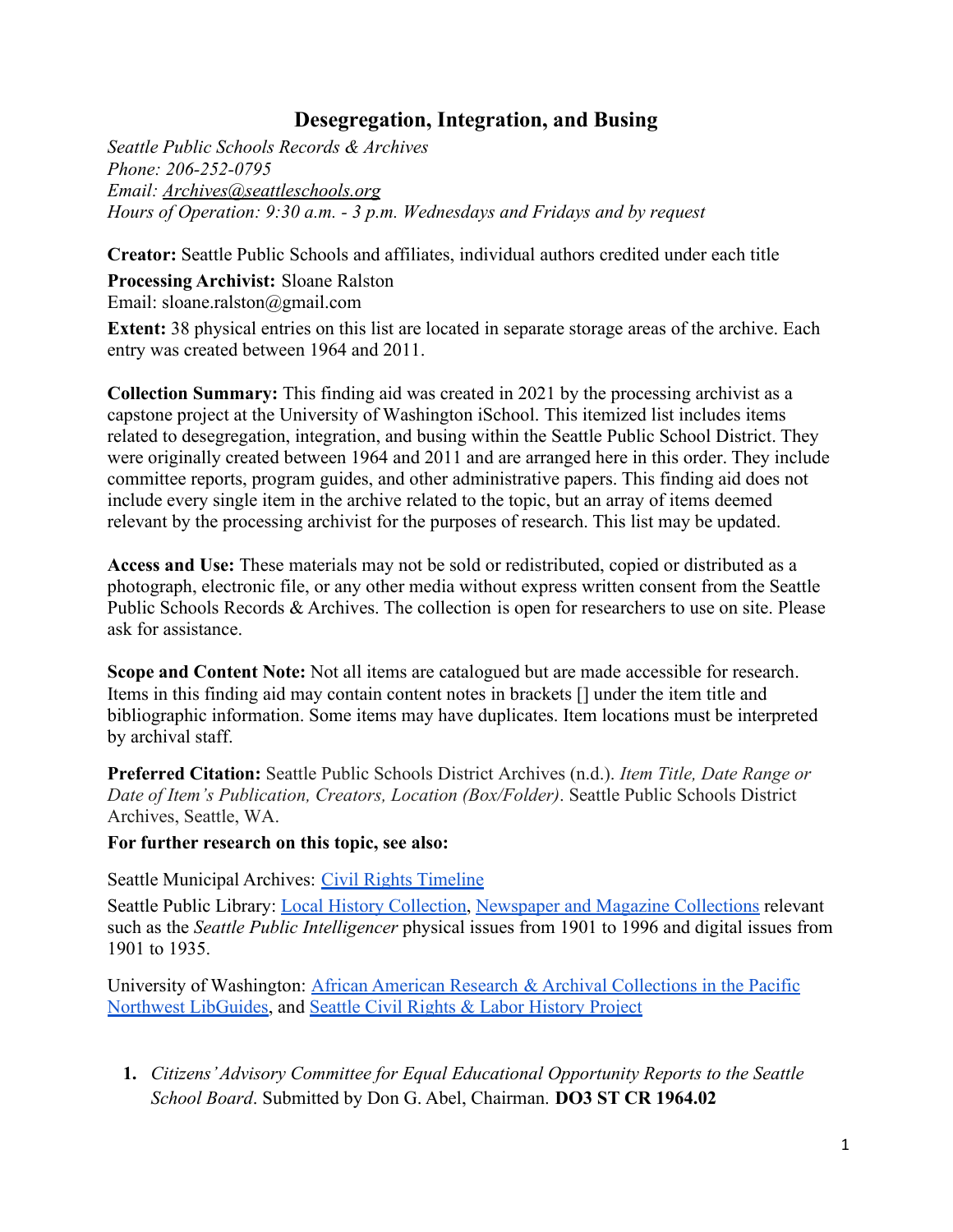- **2.** *The Negro Transfer Student: His Attitudes, Motivations and Experiences* by Loring L. Cannon, William L. Getz, Hannie Hang-Yee Lee, Michael Page, David J. L. Smith, M. Corinne Vondassow. **DO1 RE 1966.01**
- **3.** *Priority Shift: The Fate of Mandatory Busing for School Desegregation in Seattle and the Nation*. Laura Kohn. **DO3 ST CR 1966.01**
- **4.** *Plan for Desegregation, S.P.S*. The plan adopted by the Seattle School Board to desegregate fifth, sixth, seventh, and eighth grade pupils in the Garfield, Lincoln, and Roosevelt High School districts by September, 1971. **DO3 ST CR 1970.004**
- **5.** *Why Desegregation in the Seattle Public Schools*. Dale Goss, Planning & Evaluation. **DO3 ST CR 1971.010**
- **6.** Editorials and papers on Desegregation. **DO3 ST CR 1974.13**
- **7.** *Seattle's Racial Gap 1974.* **DO3 ST CR 1974.14**
- **8.** *A Study of Seattle High School Voluntary Racial Transfer Students: Demographic Characteristics and Student Opinions*. Carol S. Baron, Barbara Bullock; July, 1975; Support Services Division; Department of Planning, Research, and Evaluation. **DO3 ST CR 1975.01**
- **9.** *A Narrative Account of the Development of Desegregation Goals for the Seattle School District, 1970-1975*. December, 1975. Larry Collister, research assistant; Mary R. Carson, director, Department of Fiscal Management and Program Accountability; Robert Nelson, assistant superintendent, Management Services Division. **DO3 ST CR 1975.02**
- **10.** *Management Study of the Voluntary Racial Transfer Program: September 1975*. Carol S. Baron, David G. Colwell, Jr. Support Services Division; Department of Planning, Research, and Evaluation. **DO3 ST CR 1975.03**
- **11.** *Guide to Programs: Option Book: Desegregation Transfer Opportunities, 1977*. David L. Moberly, Robert L. Nelson, superintendents; Seattle Public Schools Board of Directors. **DO2 PB06 1977.01**
- **12.** *School Desegregation, A Survey of Selected Cities*. Prepared by City of Seattle, Office of Policy Planning, R.W. Wilkinson, director; Wes Uhlman, mayor. **DO2 PO 1977.01**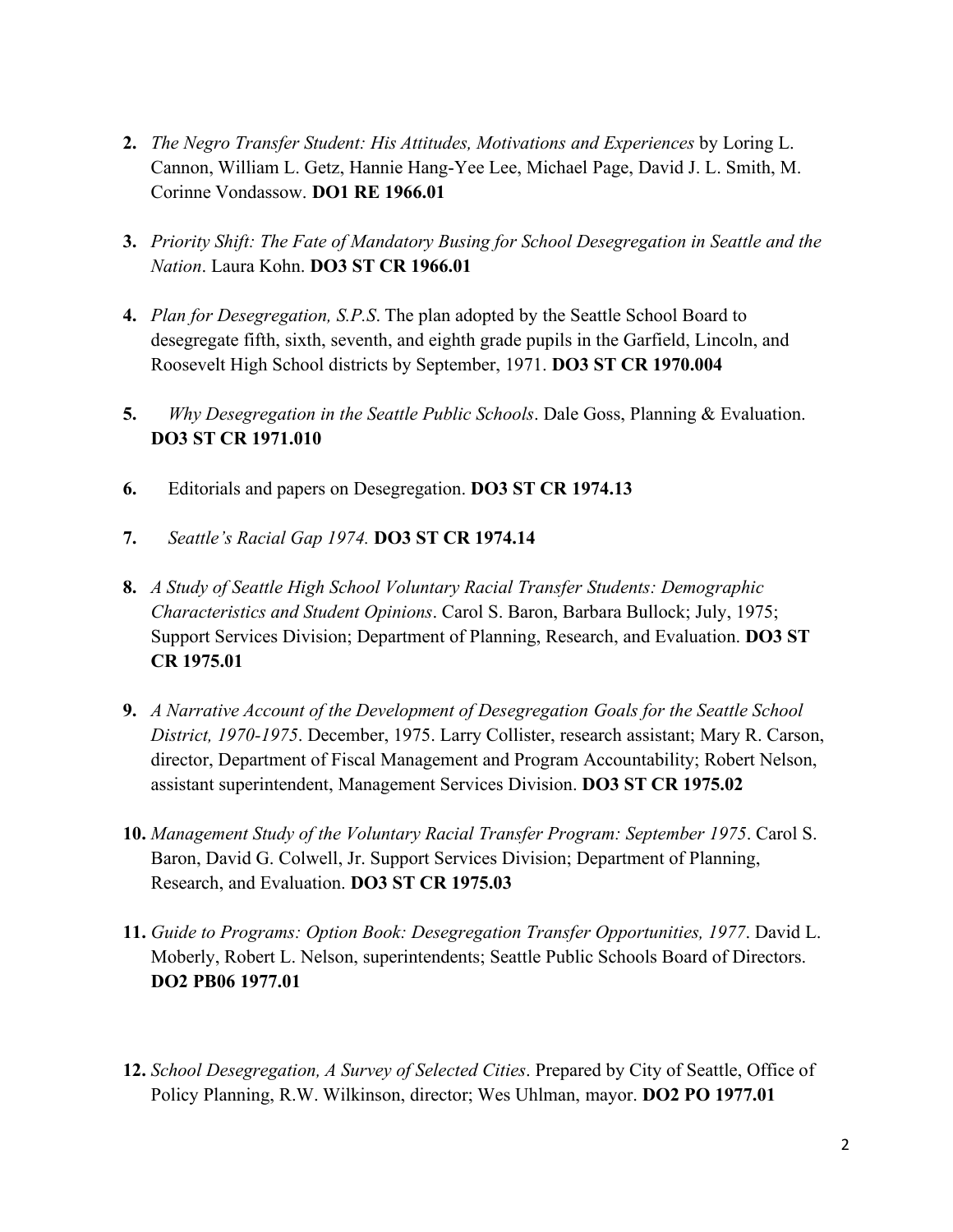- **13.** *Desegregation, What is Best for All of Our Children: A Resource Book and Adult Education Curriculum Guide for Seattle Area Churches.* **DO2 PO 1977.04**
- **14.** *An Analysis of Proposed Criteria for Defining Racial Imbalance in the Seattle School District*. Research Office, Management Information Services, Desegregation Planning Office. **DO3 ST CR 1977.04**
- **15.** *Magnet Programs & Voluntary Racial Transfer Programs*, 1977-78 Information and Applications. Seattle Public Schools. **DO3 ST CR 1977.10**
- **16.** *Proposed Alternative Desegregation Plans - The Seattle Plan: Options for Eliminating Racial Imbalance by the 1979-80 School Year*. Seattle Public Schools, Desegregation Planning Office; David L. Moberly, superintendent. **DO3 ST CR 1977.11**
- **17.** *Communique, A Desegregation Publication.* Published 3 times yearly by the Desegregation Planning Department; David L. Moberly, Superintendent. **DO3 ST CR 1978.002b**
- **18.** Department of Planning & Evaluation, Coordinator, Desegregation Administrative Working Files. **A1978-13 (H312)** [Papers of Henry Caldwell, Coordinator for Desegregation Planning, 4 boxes contain relevant materials and are described as follows]
	- **a. Box 2:** Correspondence Desegregation Plans, 1970-1971
	- **b. Box 3:** Desegregation General Information, 1970-1971 Desegregation Middle School Reports, January 6, 1971 Film - Desegregation, 1971
	- **c. Box 5:** Desegregation Planning Steering Committee, 1971 Desegregation Steering Committee, March 8, 1971
	- **d. Box 6:** Desegregation Articles Desegregation National Socialist White People's Party, 1970 Integration Planning
- **19.** *Facilities Desegregation Implementation Schedules : : K-6, 7-8, 9-12, K5, 6-8, 9-12*. Prepared jointly by Planning & Research Office; Desegregation Services. **DO3 ST CR 1980.001**
- **20.** *The History of Desegregation in Seattle Public Schools, 1954-1981*. Frank Hanawalt, Robert L. Williams. **DO3 ST CR 1981 (.005-.009)**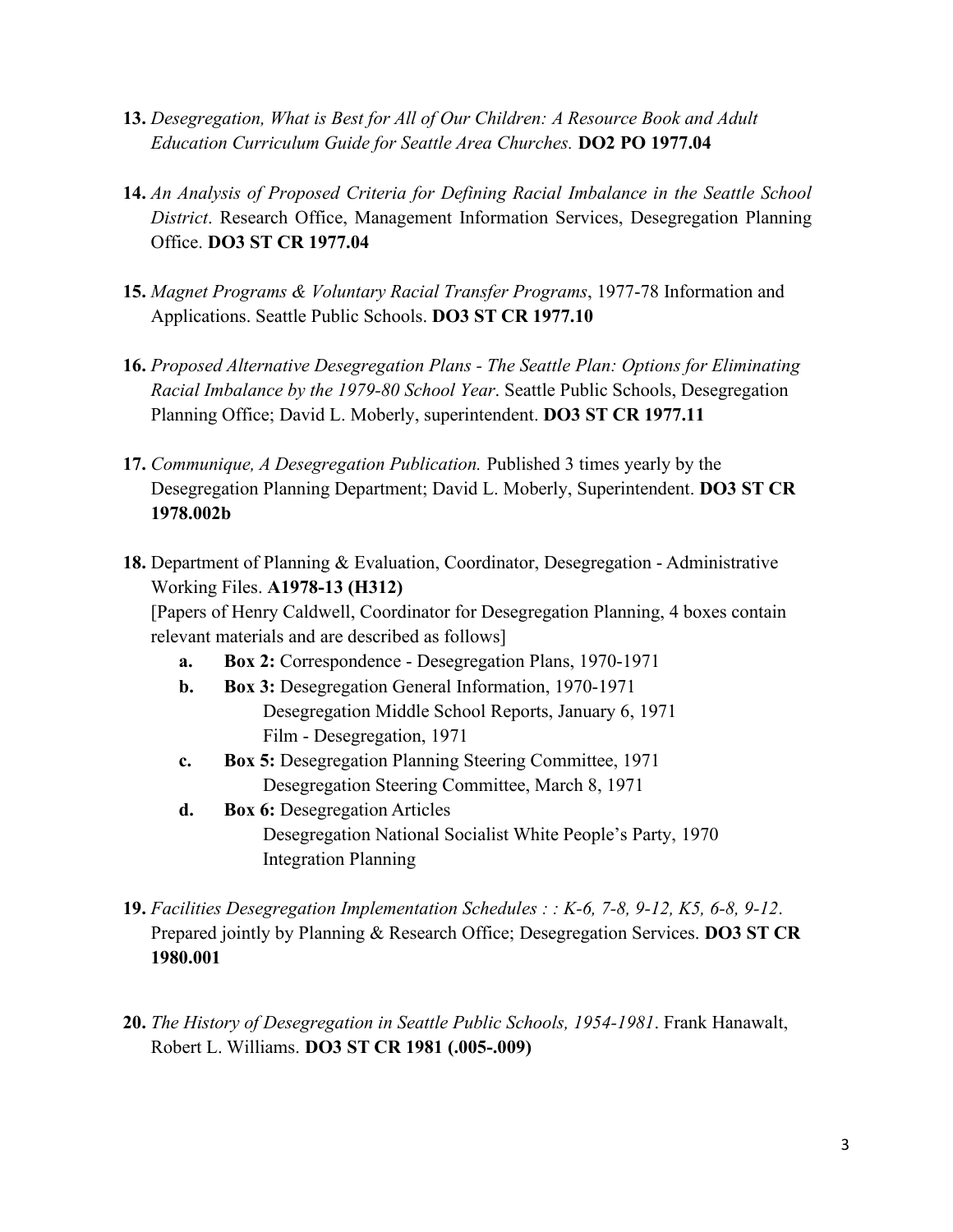- **21.** *Superintendent's Final Recommendations for Implementation of Seattle Plan Improvements.* Robert L. Nelson, Superintendent; Alice Houston, Shirley Hodgson, Collin Williams and staff. **DO3 ST CR 1984.001a**
- **22.** *Three Cities That are Making Desegregation Work: Report of a National Education Association Special Study - Thirty Years After Brown.* **DO3 ST CR 1984.004**
- **23.** *Guide to Programs: Option Book: Desegregation transfer Opportunities*, 1977- David L. Moberly, Robert L. Nelson, superintendents; Seattle Public Schools Board of Directors. **DO2 PB06 1985.01**
- **24.** *Seattle Plan Improvements, Year Two: Status Report, 1985-86.* Prepared by Integration Services, Dr. Collin Williams, Director. **DO3 STCR 1986.002**
- **25.** *Structure and Basic Principles of the Seattle Public Schools Revised Student Assignment Plan:* as amended and adopted by the Seattle School Board. **DO3 ST01 1990.02 SA**
- **26.** Department of Desegregation Planning/Integration and Special Programs records. **A1991-13 (G295)** [5 boxes]
- **27.** Curriculum & Instruction Administrative Working Files **A1992-04 (G280)**
	- **a.** Brochures & Public Relations Materials, 1970s-1980s
	- **b.** *Desegregation Implementation Plan*, 1977, 1979-1980
	- **c.** *Eliminating Racial Imbalance and Triad Plan* originals (7 folders)
	- **d.** School Board Complimentary Materials, ca. 1970's
	- **e.** *Charting the Course in Education*, Gwen L. Jarrett, n.d.
	- **f.** *Why Desegregation*, Frank Hanawalt (draft 2), n.d.
	- **g.** Black History reference file, writings by William Loren Katz, ca 1970's
	- **h.** Citizens' Committee for Quality Education (CQIE) ref files, 1970's
	- **i.** Bridge Project, 1973
	- **j.** Project Excel, Push Excel, 1978-1980
- **28.** *African American Academy Evaluation Report* **DO3 ST CR 1994.001**
- **29.** Gus Angelos, *Seattle Times* Education Reporter Working Files. **A1995-06 (H302-305)**
	- **a.** Desegregation, 1963-1970
	- **b.** Desegregation, 1971-1972
	- **c.** Desegregation, 1973-1974
	- **d.** Desegregation, 1975-1976
	- **e.** Desegregation, January—September 1977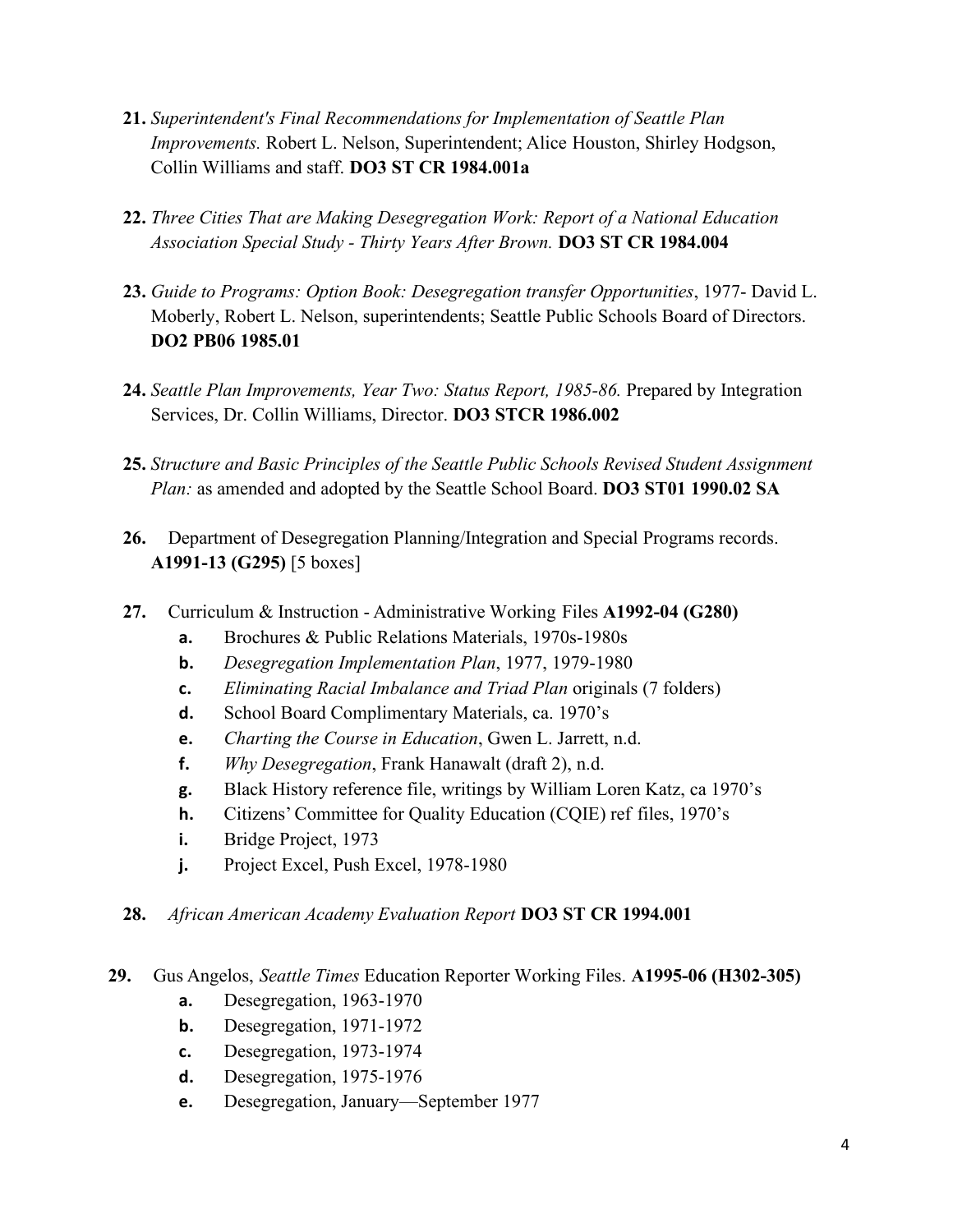- **f.** Desegregation, October—December 1977
- **g.** Desegregation, January—October 1978
- **h.** Desegregation, November—December 1978
- **i.** Desegregation, 1979
- **j.** Desegregation, 1980-1981
- **k.** Desegregation, 1982-1987
- **l.** Desegregation History I
- **m.** Desegregation History II
- **n.** Desegregation Planning Advisory Committee, 1987
- **o.** Desegregation Review Advisory Committee, 1982-1983
- **30.** *Committee Reports and Resource Guide for the Elimination of Disproportionality*. Seattle Public Schools, 1996. **DO1 RE 1996.010**
- **31.** *Seattle Public Schools State Magnet Program Evaluation.* Prepared by Puget Sound ESD Research & Development Center, George Sanders, Lawrence Matsuda, July 1997. **DO3 ST CR 1997.01**
- **32.** *Guidelines and Procedures for Student Assignment and Transfer.* **DO3 ST01 1997.01 SA**
- **33.** Associate Superintendent, Special Programs and Integration. **A1999-03 (F235-236)** [4 boxes under **F235**, 4 boxes under **F236**]
	- **a.** Desegregation planning William Maynard office files ACLU through Desegregation /Desegregation Committee
	- **b.** Desegregation community meetings through letters, general
	- **c.** Maps through year-round schools
	- **34.** Desegregation/Integration Services studies, reports and clippings 1963-1979. **A1999-07 (F238)**
- **35.** *Seattle Times* Education Clippings July 1963 -Dec. 2008. **A1999-10 (F217-233)** [This collection spans a large storage area and is not narrowed in scope to the subject of this finding aid]
- **36.** Desegregation Compliance files (James Page III) **A1999-47 (G262)** [James Page was Advisory Specialist for Desegregation under the Instruction Division in 1974-1975, Note: *Racial Climate Surveys*]
- **37.** *Diversity Within Unity.* **DO3 ST CR 2001.03**